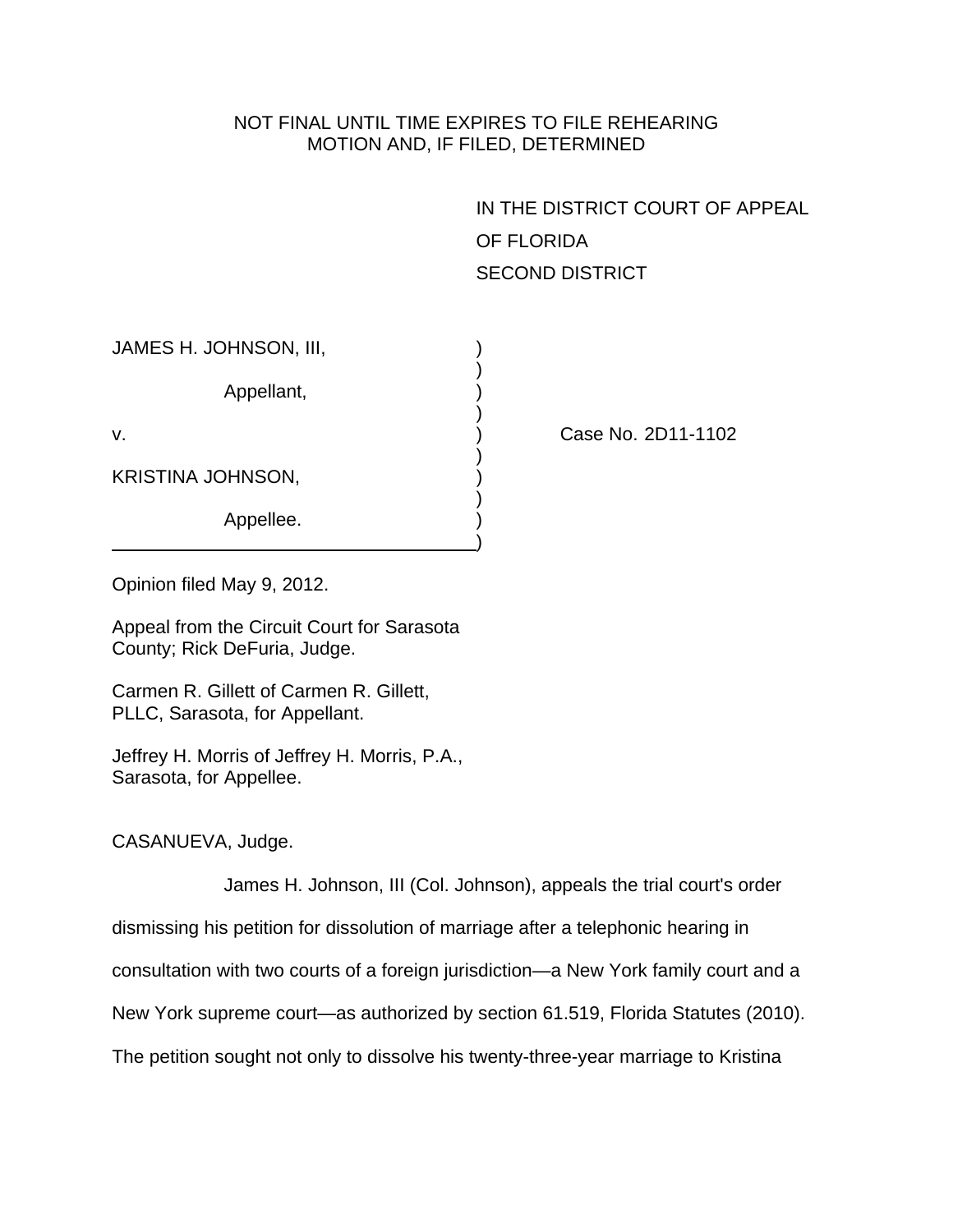Johnson but also to establish custody and visitation rights to the parties' minor son. We reverse.

## **I. Background**

 As of November 2010, Col. Johnson was a long-time member of the United States Army, stationed as base commander in Vicenza, Italy. Mrs. Johnson and their son lived with him on the base.<sup>1</sup> On November 6, 2010, while Col. Johnson was on deployment to Afghanistan, Mrs. Johnson left Italy with their fourteen-year-old son and flew to New York state. On November 10, 2010, she instituted an action for custody of the son unconnected to dissolution in the New York family court (the New York custody action). $2$  On December 14, 2010, Col. Johnson filed the underlying dissolution action in Sarasota County (the Florida action) which included a request for a parenting plan. On December 16, 2010, Mrs. Johnson commenced a dissolution of marriage action in the New York supreme court in which she also sought custody of the child (the New York dissolution action).

 Along with his petition for dissolution, Col. Johnson complied with the requirements of Florida's Uniform Child Custody, Jurisdiction, and Enforcement Act (UCCJEA) $3$  by filing the required affidavit. This affidavit indicated that for the preceding five years, the son had lived in Florida except for temporary residences in various cities

 <sup>3</sup> §§ 61.501-.542, Fla. Stat. (2010).

 $\overline{1}$ <sup>1</sup>Throughout their marriage, the couple had always lived in military housing, but Col. Johnson declared Florida as his domicile, using his parents' address in Sarasota County and filing his federal income taxes as a Florida resident.

<sup>2</sup> <sup>2</sup>Mrs. Johnson filed her petition as a proceeding under part 3 (custody) of article 6 (Permanent Termination of Parental Rights, Adoption, Guardianship And Custody) of New York's Family Court Act. N.Y. Family Law §§ 651-56 (McKinney 2010).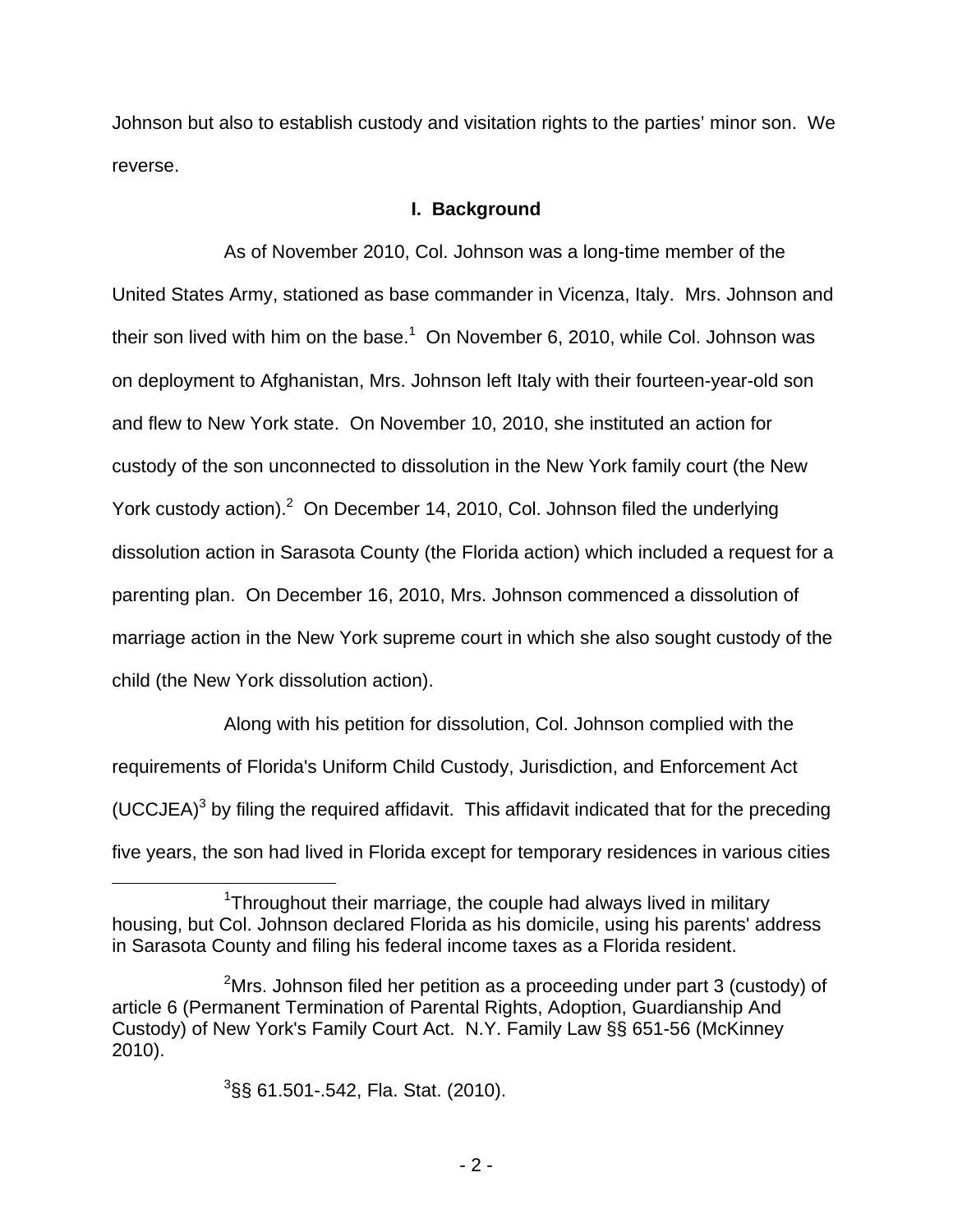outside of Florida for those same five years occasioned by the colonel's military service. Thus Col. Johnson asserted what he termed "vacuum jurisdiction" or default jurisdiction that allowed the Florida court to assert jurisdiction over the son. $4$  Mrs. Johnson moved to dismiss the Florida petition for lack of jurisdiction or for forum non conveniens, asserting that Col. Johnson's allegations of residency were untrue, that she was at all times a citizen of New York, and that the New York family court had jurisdiction over the son by virtue of her November 10, 2010, petition. This record does not indicate that Col. Johnson was served with a summons in either New York action.<sup>5</sup>

Pursuant to section 61.511(2), $^6$  and section 61.519, $^7$  Col. Johnson moved

for a hearing involving the two New York courts by telephone and an opportunity to be

 $\overline{a}$ 

 $\sim$  5 <sup>5</sup> However, subsequent to the notice of appeal that Col. Johnson filed in this case, the parties have been negotiating a settlement agreement in the New York actions. We are unaware of the final disposition of the New York proceedings as of the writing of this opinion.

 <sup>6</sup>  $6$ Section 61.511, Fla. Stat. (2010), provides: **Communication between courts.—** 

<sup>4</sup> <sup>4</sup>Col. Johnson later amended the jurisdictional language in his petition for dissolution of marriage to add: "Alternatively, because of the military assignment of Colonel Johnson to the United States Army base in Vicenza, Italy, since July of 2008, Italy should be considered the state of habitual residence of the minor child." Col. Johnson then instituted an interlocutory federal proceeding under the "Convention on the Civil Aspects of International Child Abduction, done at the Hague on 25 Oct. [19]80 (the "Hague Convention") and its implementing statutes, the International Child Abduction Remedies Act, 42 U.S.C. § 11601 et. seq. (ICARA)." Pursuant to the federal proceeding, Col. Johnson sought to have his son returned to him at the base in Vicenza, Italy, because he alleged Italy to be his son's habitual residence. During the pendency of these proceedings, the Florida and New York actions were stayed until the federal proceeding was concluded by a finding that the son's habitual residence was not in Italy. See Johnson v. Johnson, No. 11 Civ. 37 (RMB), 2011 WL 569876 at \*6 (S.D.N.Y. Feb. 10, 2011). The federal district court then dismissed Col. Johnson's petition. Then the actions in Florida and New York resumed.

<sup>(1)</sup> A court of this state may communicate with a court in another state concerning a proceeding arising under this part.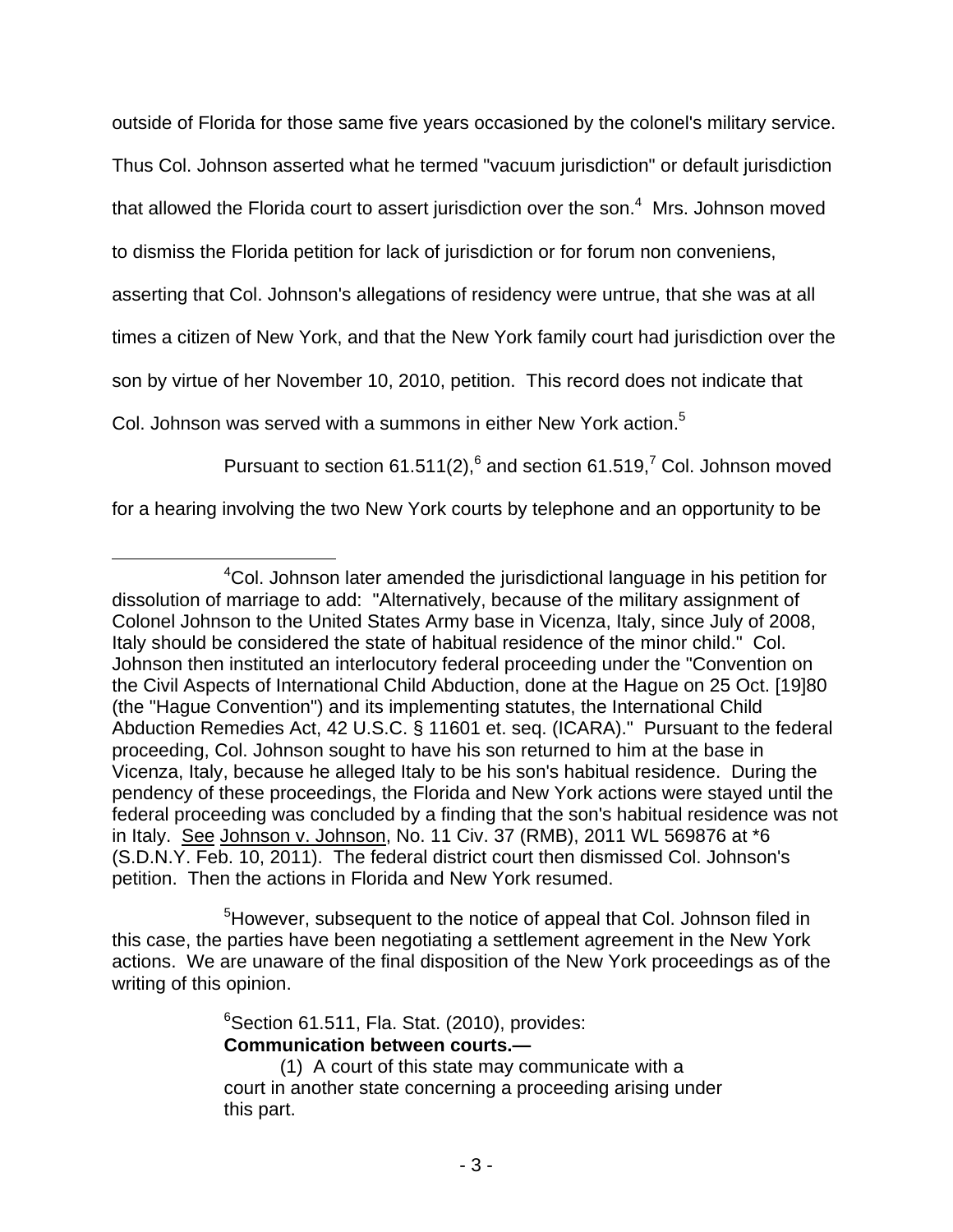heard and to present evidence and legal argument. The trial court held this hearing on

February 17, 2011, in conjunction with the two New York courts by telephone during

which the three courts concurred that it was appropriate to allow the New York state

courts to exercise jurisdiction over all the proceedings. Col. Johnson had timely

requested to also be present telephonically to testify but, when he called in, he was not

(2) The court shall allow the parties to participate in the communication. If the parties elect to participate in the communication, they must be given the opportunity to present facts and legal arguments before a decision on jurisdiction is made.

(3) Communication between courts on schedules, calendars, court records, and similar matters may occur without informing the parties. A record need not be made of the communication.

(4) Except as otherwise provided in subsection (3), a record must be made of a communication under this section. The parties must be informed promptly of the communication and granted access to the record.

(5) For purposes of this section, the term "record" means a form of information, including, but not limited to, an electronic recording or transcription by a court reporter which creates a verbatim memorialization of any communication between two or more individuals or entities.

<u>7 де</u>позната во селото на селото на селото на селото на селото на селото на селото на селото на селото на сел<br>27 денови во селото на селото на селото на селото на селото на селото на селото на селото на селото на селото  $7$ Section 61.519(2) provides: **Simultaneous proceedings.—**  . . . .

 $\overline{a}$ 

 (2) Except as otherwise provided in s. 61.517 [temporary emergency jurisdiction], a court of this state, before hearing a child custody proceeding, shall examine the court documents and other information supplied by the parties pursuant to s. 61.522. If the court determines that a child custody proceeding was previously commenced in a court in another state having jurisdiction substantially in accordance with this part, the court of this state shall stay its proceeding and communicate with the court of the other state. If the court of the state having jurisdiction substantially in accordance with this part does not determine that the court of this state is a more appropriate forum, the court of this state shall dismiss the proceeding.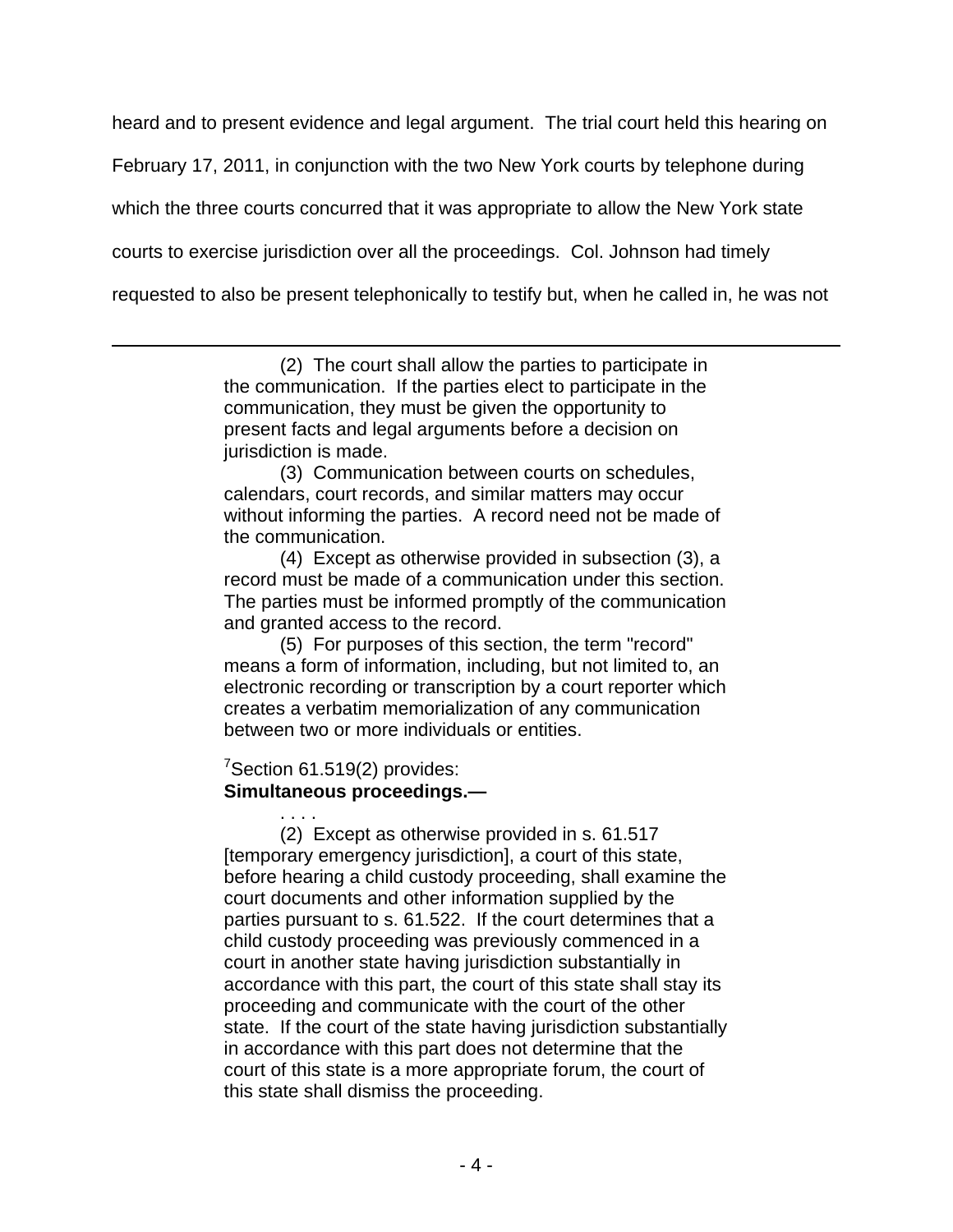put through to the hearing. Based upon legal argument regarding jurisdiction over the child, but no presentation of evidence, the trial court dismissed Col. Johnson's Florida petition for dissolution. Col. Johnson's counsel objected, stating that the hearing was only pursuant to section 61.519 to determine the child's home state and substantial compliance with the UCCJEA and was not a hearing on Mrs. Johnson's motion to dismiss Col. Johnson's petition. The trial court overruled counsel's objection.

### **II. Analysis**

We turn first to the "[i]nitial child custody jurisdiction" issue as outlined in section 61.514. We will undertake a separate analysis of the trial court's dismissal of the colonel's petition for dissolution of marriage.

# **A. The UCCJEA Hearing To Determine Jurisdiction Over the Child**

 Col. Johnson's petition for dissolution of marriage requested a parenting plan. Mrs. Johnson's motion to dismiss put the Florida court's jurisdiction over their child at issue. Thus, the first determination the trial court had to make was whether Florida had jurisdiction over the child pursuant to the UCCJEA. See § 61.508. <sup>8</sup> The child's "home state" determines jurisdiction over the child. Section 61.503(7) defines "home state" as "the state in which a child lived with a parent or a person acting as a parent for at least 6 consecutive months immediately before the commencement of a child custody proceeding." But the record conclusively shows that at the commencement of these proceedings—either Mrs. Johnson's commencing the New

<sup>8</sup> and 3 and 3 and 3 and 3 and 3 and 3 and 3 and 3 and 3 and 3 and 3 and 3 and 3 and 3 and 3 and 3 and 3 and 3 <br>Single 3 and 3 and 3 and 3 and 3 and 3 and 3 and 3 and 3 and 3 and 3 and 3 and 3 and 3 and 3 and 3 and 3 and 3 Section 61.508 provides:

**Priority.—** If a question of existence or exercise of jurisdiction under this part is raised in a child custody proceeding, the question, upon request of a party, must be given priority on the calendar and handled expeditiously.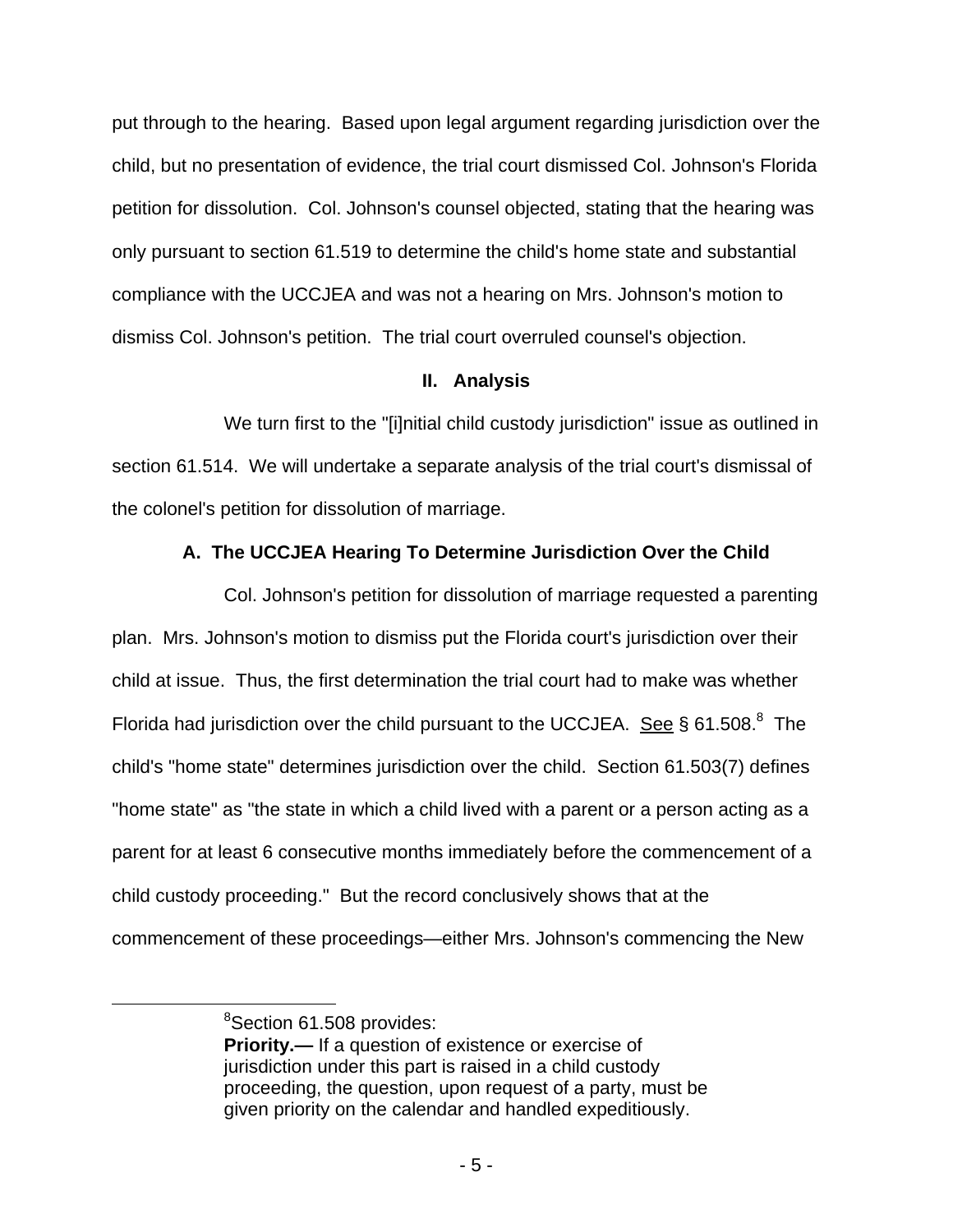York custody action on November 10, 2010, or Col. Johnson's commencing the Florida action on December 14, 2010—their son had lived in neither state for the requisite previous six months. Col. Johnson expeditiously moved the case forward by requesting the trial court to hold a conference with the New York courts. Col. Johnson also invoked his right to appear and give evidence at this hearing pursuant to section 61.511(2).

 Once the trial court undertook to communicate by telephone with the two New York courts, the trial court was required to allow Col. Johnson to participate under section 61.511(2) which provides that the court "shall allow the parties to participate in the communication [and] [i]f the parties elect to participate . . . , they must be given the opportunity to present facts and legal arguments before a decision on jurisdiction is made." We construe the words "shall" and "must" in this provision to impose a mandatory duty upon the trial court that must be performed before ruling. See K.I. v. Dep't of Children & Families, 70 So. 3d 749, 753-54 (Fla. 4th DCA 2011) ("Where a court's decision on whether to allow a sister state to exercise jurisdiction is 'based, in whole or in part, upon conversations the judge has with the judge of a sister state, then the court **must** allow the parties to be present during the conversation and set forth specific findings regarding the basis for concluding that jurisdiction in a sister state is appropriate.' Poliandro v. Springer, 899 So. 2d 441, 444 (Fla. 4th DCA 2005) (emphasis in original)[.]"). Section 61.511(2) operates as a due process provision.

 The trial court had no facts upon which to base its conclusion that the New York family court was the proper forum for the child custody determination because it heard no sworn testimony, only legal argument. It further failed to set forth specific findings to support its conclusion that New York was the home state. Because this

- 6 -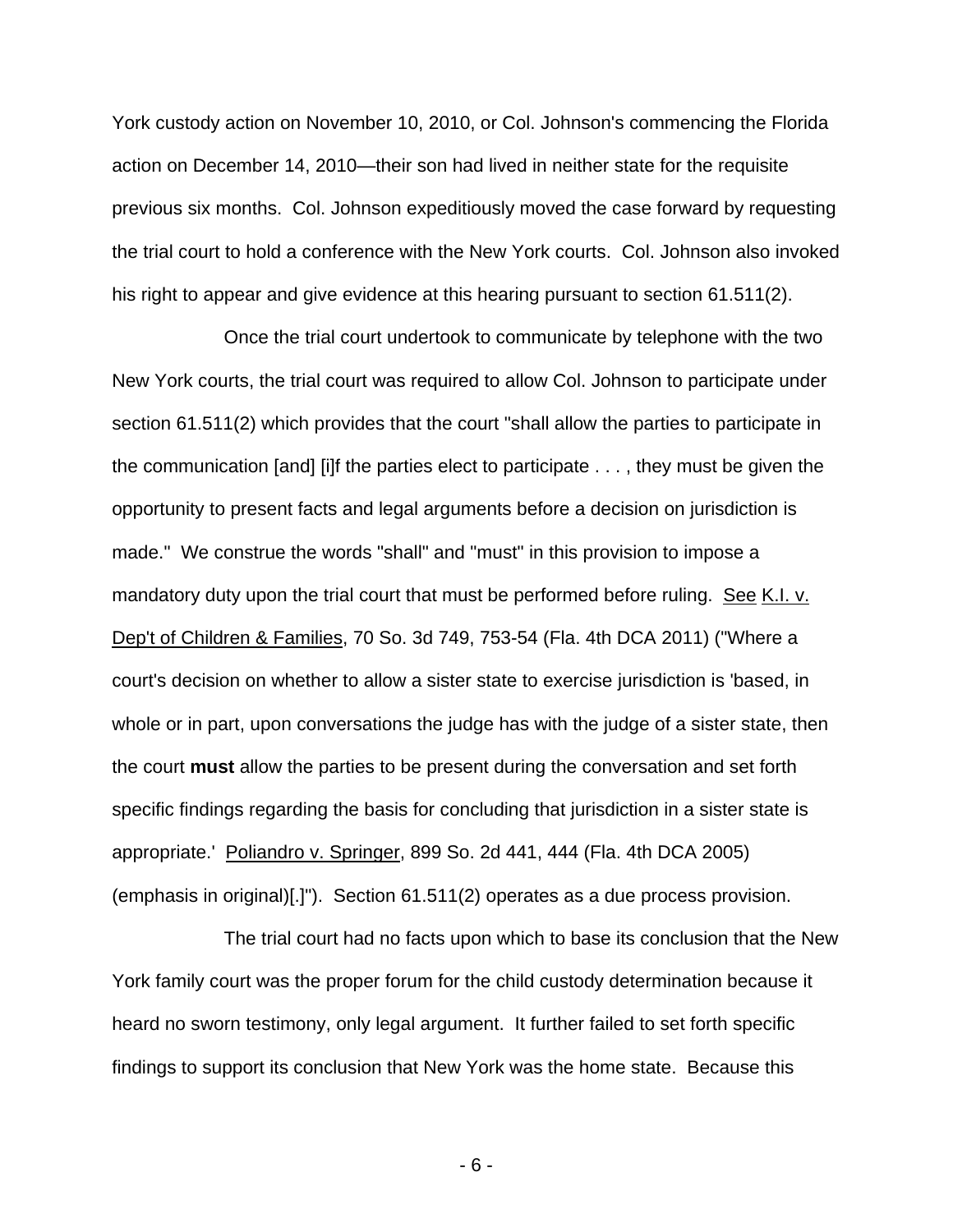record establishes that these statutory requirements were not properly met, Col. Johnson was denied due process. See Mullane v. Cent. Hanover Bank & Trust Co., 339 U.S. 306, 313 (1950) (stating "that at a minimum [the words of the Due Process Clause of the Fourteenth Amendment] require that deprivation of life, liberty or property by adjudication be preceded by notice and opportunity for hearing appropriate to the nature of the case"); Masiello v. Masiello, 850 So. 2d 650 (Fla. 2d DCA 2003) (holding that it was error for the trial court to proceed to a hearing on a particular issue without proper notice to the husband that that particular issue was to be determined at the noticed hearing); Busch v. Busch, 762 So. 2d 1010 (Fla. 2d DCA 2000) (holding that upon noticing a hearing on the husband's motion for emergency relief seeking an injunction to keep the wife out of marital home and where the motion did not mention the issue of child custody, it was error for the trial court to change primary custody of the children to the husband at the hearing). A new UCCJEA hearing to determine the Johnsons' child's home state is required wherein Col. Johnson shall be allowed to appear—and Mrs. Johnson too, should she so wish—to give evidence. See K.I., 70 So. 3d at 754 (reversing and remanding for a ruling on whether jurisdiction in Florida was proper after due notice to the mother, the father, and the Virginia court and based on factual findings).

 We cannot conclude that the violation of Col. Johnson's due process rights under section 61.511(2) was harmless. $9$ 

<sup>9</sup> <sup>9</sup> Aside from the due process violation requiring reversal, we note, based merely on allegations of counsel, that the Florida and New York courts may have reached the correct conclusion as to which had jurisdiction over the parties' son. In Hindle v. Fuith, 33 So. 3d 782 (Fla. 5th DCA 2010), the appellate court reviewed a final judgment of paternity in which the trial court had determined, inter alia, that Florida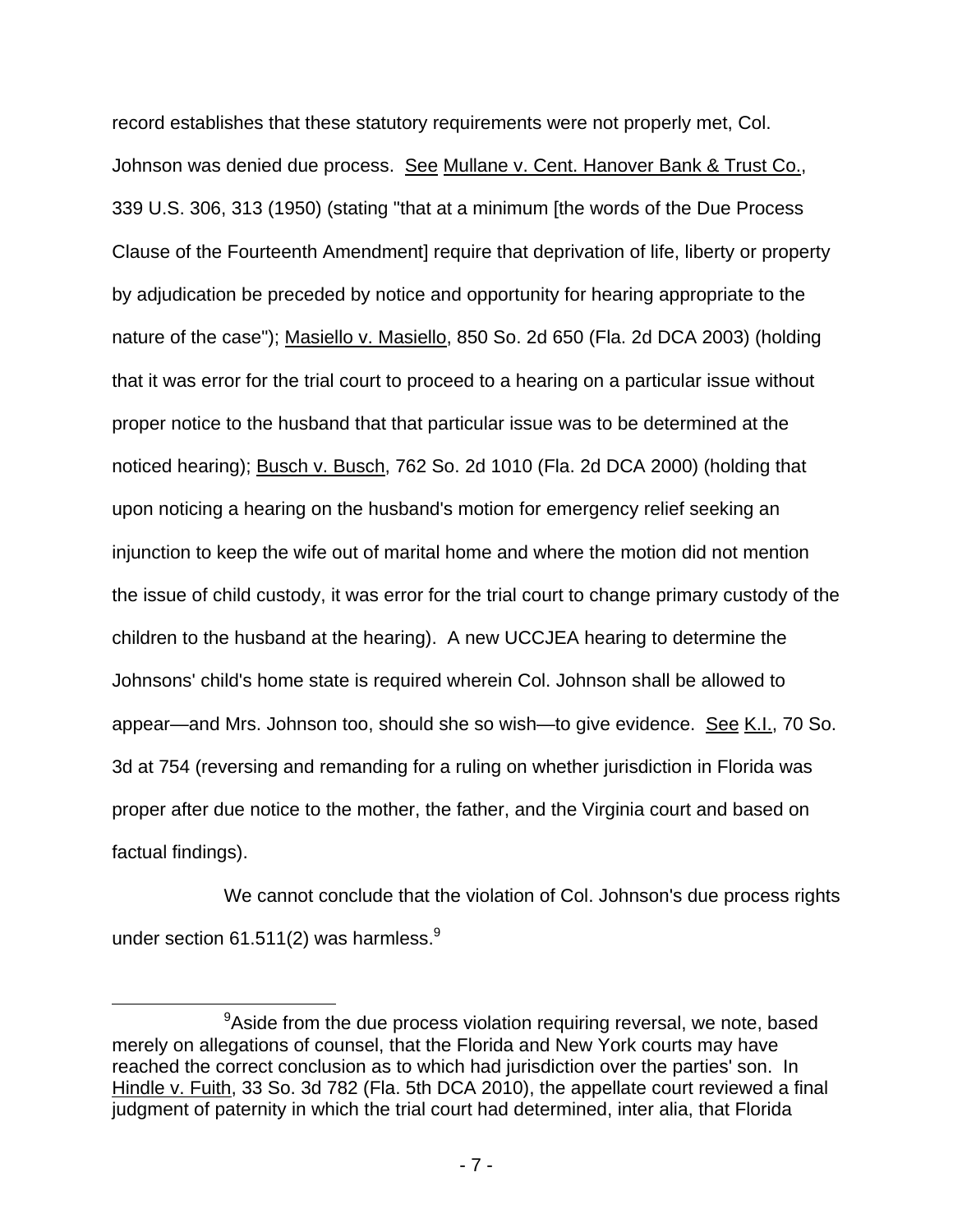#### **B. The Dismissal of the Petition for Dissolution of Marriage**

 Col. Johnson petitioned for dissolution and requested a parenting plan. Because of the simultaneous proceedings in New York, he also initiated the telephonic hearing under section 61.519 to determine whether Florida or New York should have jurisdiction over his son. The record in this case established that Mrs. Johnson's motion to dismiss was never noticed for hearing nor was ever heard. Either the trial court overlooked the fact that the hearing with the two New York courts had not been noticed to also hear Mrs. Johnson's motion to dismiss the colonel's dissolution petition, or the trial court misconstrued the reach of the UCCJEA to encompass dissolution of marriage proceedings. Child custody jurisdiction is a separate determination from dissolution of marriage jurisdiction. See Ray v. Pentlicki, 375 So. 2d 875, 877 (Fla. 2d DCA 1979) (stating that a Uniform Reciprocal Enforcement of Support Act [predecessor statute to the UCCJEA] proceeding was maintainable as a separate action even in the same court where a modification of a prior dissolution action relative to child support was proceeding, although it was desirable to consolidate the two to avoid opposite outcomes). A dissolution action can, and usually does, subsume a child custody determination but the reverse does not hold true. See  $\S$  61.520(4) (providing that "[a] court of this state may decline to exercise its jurisdiction under this part if a child custody determination is incidental to an action for divorce or another proceeding while still retaining jurisdiction over the divorce or other proceedings").

courts had jurisdiction over the parties' minor daughter. The trial court took jurisdiction over the child there because it had found that no other state had jurisdiction; the mother and the child had lived in several other states for the six months prior to their arrival in Florida where the mother filed the action to establish paternity, custody, and child support. Id. at 785. The Fifth District affirmed that part of the final judgment finding that jurisdiction over the child was properly in the Florida court. Id. at 787.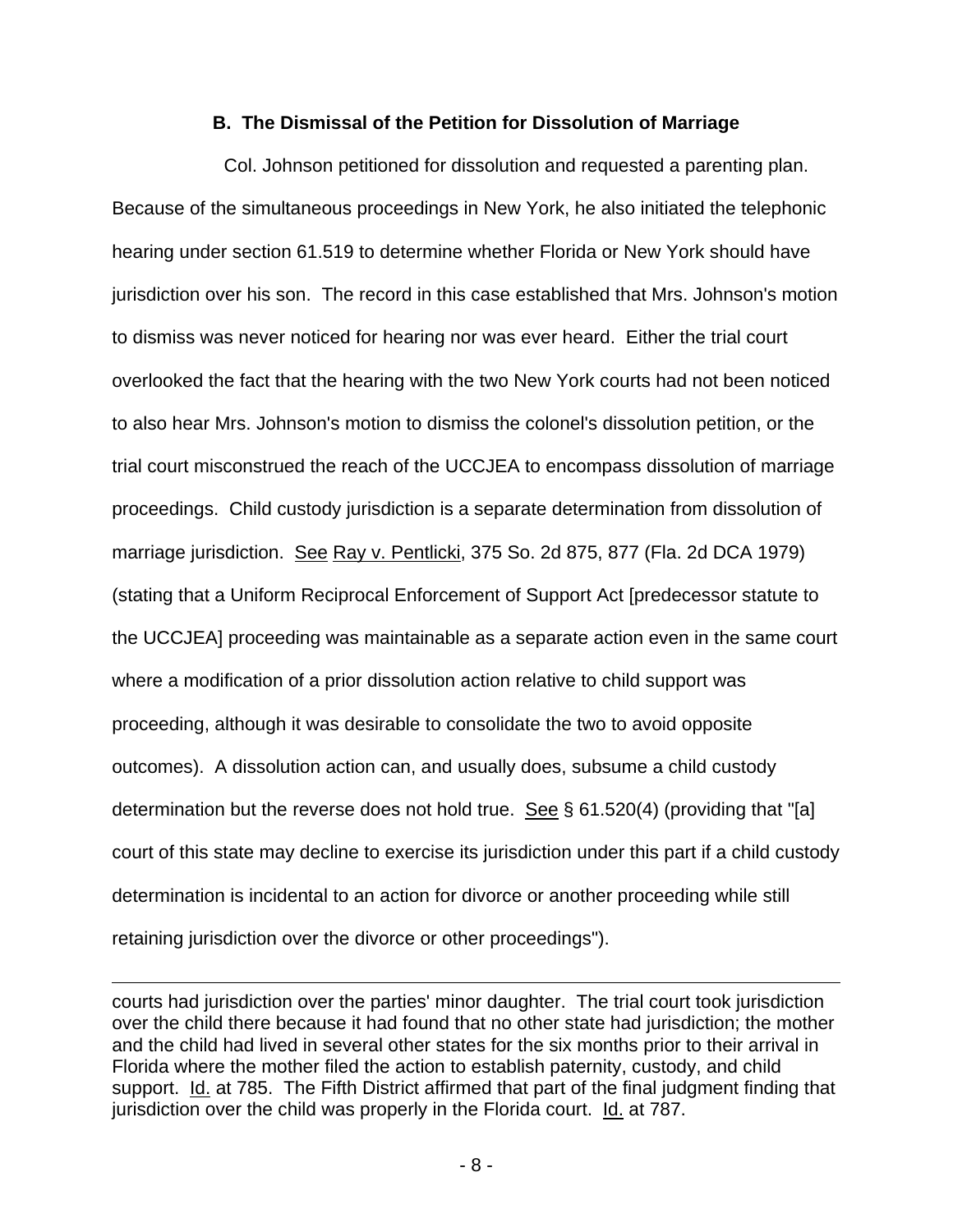After the trial court determined at the hearing with the New York courts

that New York should have jurisdiction over the parties' son, the trial court also

dismissed Col. Johnson's petition for dissolution of his marriage without notice to Col.

Johnson and an opportunity to be heard on Mrs. Johnson's motion to dismiss. The trial

court's dismissal further denied Col. Johnson due process in this regard.

[T]he constitutional guarantee of due process requires that each litigant be given a full and fair opportunity to be heard. The right to be heard at an evidentiary hearing includes more than simply being allowed to be present and to speak. Instead, the right to be heard includes the right to introduce evidence at a meaningful time and in a meaningful manner. It also includes the opportunity to cross-examine witnesses and to be heard on questions of law. The violation of a litigant's due process right to be heard requires reversal.

Vollmer v. Key Dev. Props., Inc., 966 So. 2d 1022, 1027 (Fla. 2d DCA 2007) (internal citations and quotation marks omitted).

# **III. Conclusion**

 We reverse the order dismissing Col. Johnson's petition for dissolution of marriage and remand for new proceedings undertaken in compliance with the UCCJEA and due process. It will be necessary for the trial court to allow the parties to present evidence to determine whether the evidence warrants a conclusion that "vacuum jurisdiction" over the minor child rests with the Florida court and whether the New York court was in substantial compliance with the UCCJEA at the time Mrs. Johnson commenced proceedings there. We note that, as time has passed, their son is likely well established in a high school and with a social life in the state of New York. This is a reality that the trial court will need to consider on remand as well as the similar circumstances outlined in Hindle v. Fuith, 33 So. 3d 782 (Fla. 5th DCA 2010).